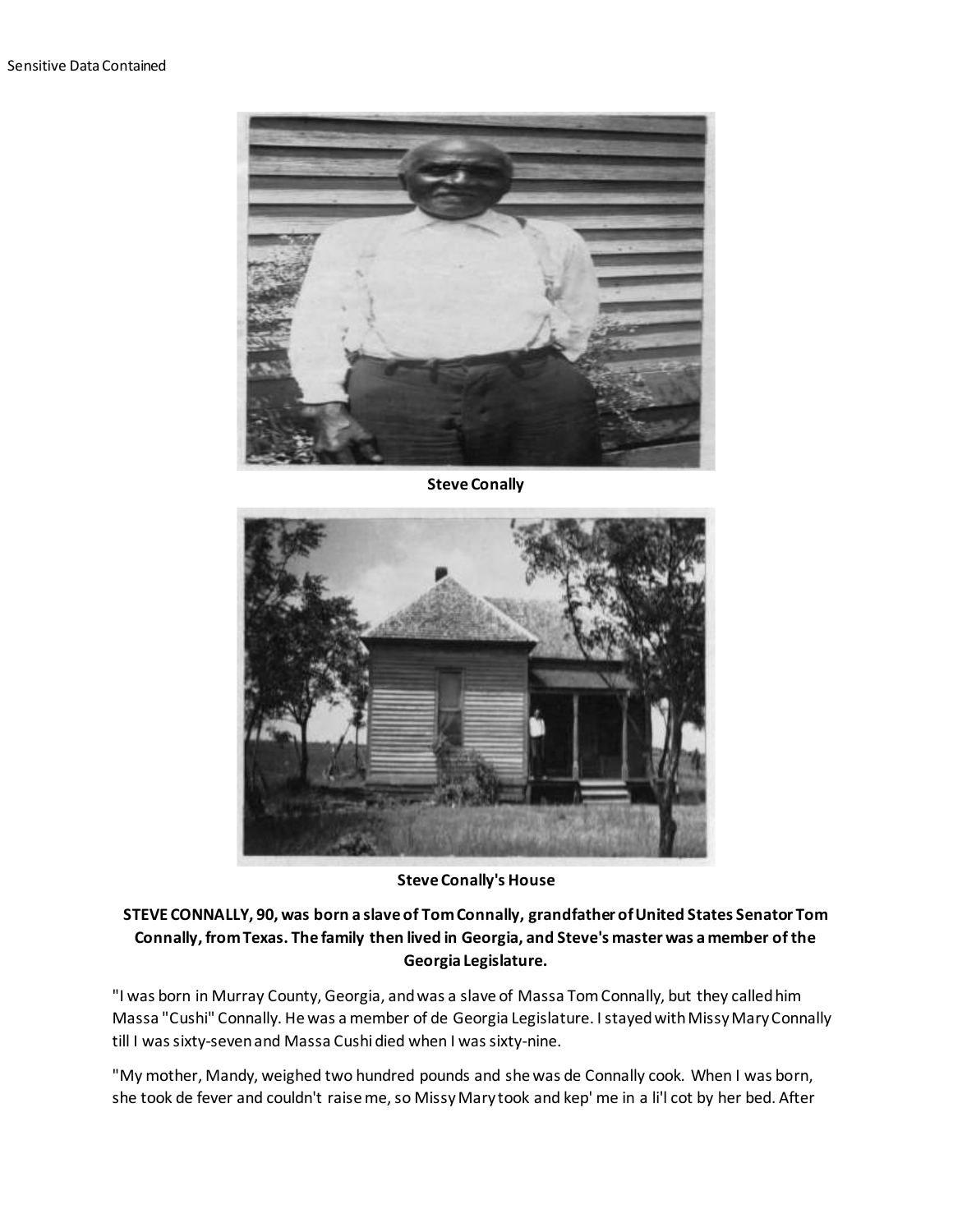dat, I'm with her nearly all de time and follows her. When she go to de garden I catches her dresstail and when she go to de doctor, 'bout eighty miles away, I goes with her.

"I mus' tell you why everybody call Massa Connally Cushi. Dere am allus so many Tom Connallys in de fam'ly, dey have to have de nickname to tell one from de other.

"Back dere in Georgia, us have lots and lots of fruit. Come time, de women folks preserves and cans till it ain't no use. My mammy take de prize any day with her jelly and sech, and her cakes jes' nachelly walk off and leave de whole county. Missy Mary sho' de master hand hersef at de fine bakin' and I'd slip round and be handy to lick out de pans.

"Dey didn't have no 'frigerators den, but dey built log houses without a floor over de good, cold spring, and put flat rocks dere to keep de milk and cream and butter cold. Or dey dig out de place so de crock be down in[Pg 250] de wet dirt. Dey sho' have to make de latch up high, so de bad chillen couldn't open dat door!

"De plantation in Georgia was de whopper. I don't know 'zactly how many acres, but it a big one. Us make everything and tan hides and make shoes, jes' like all de big places did. De big house and de weavin' house and de tannin' yard and de sugar mill and slave quarters made a li'l town. Dere used to be some mighty big doin's dere. De Connally men and women am allus good lookers and mighty pop'lar, and folkses come from far and near to visit dem. All de 'portant men come and all de sassiety belles jes' drift to our place. Dere sho' lots of big balls and dinners and de house fix mighty fine dem times. De women wore de hoop skirts and de ribbons and laces. My missy was de bes' lookin' from far and near, and all de gem'mans want to dance with her. She sho' look like de queen you see in de picture books and she have mighty high ways with folks, but she's mighty good to dis here li'l black boy.

"I goes in de buggy with Massa Cushi, up to Tennessee, to git his sons what been kilt or wounded. Massa Ned, he dead, and Massa Charles, he shot in de hip, and die after he git brung home. Massa Dick hurt, too, but he didn't die.

"Right after de Civil War, when I'm 'bout nineteen, I comes to Texas with de Connallys, all what didn't git kilt in de war. I stays with Missy Mary till she die in Georgia. Her son, Jones Connally, come to Brazos County, near Bryan, and after dat removes to Eddy. I works for him two years and has lived round Eddy ever since. De Connallys give me a house and lot in Eddy. Some de fool niggers 'spected a lot, but I wasn't worryin' none. All I wanted[Pg 251] was to stay near de Connallys. Mos' gen'ly all de slaves what I knowed was found places for and holp git a start at jobs and places to live. All de Connally slaves loved dem. Some de timber land give to Mrs. Rose Staten and when she go up dere a old nigger woman name Lucy sees her. She so happy to see one dem Connally chillen she laugh and cry.

"Massa Jones Connally have de twin gals, name Ola and Ella. Olla born with de lef' arm off at de elbow and she allus follow me round. When I go to milk I puts her in de trough. I saved her life lots of times. One time she's on de cone of de two-story house, when she's 'bout two years old. I eases up and knocks de window out and coaxes her to come to me. 'Nother time, I's diggin' de well and some clods falls down and I looks up and dere am dat Missy Ola leanin' over, mos' tumblin' in de well on her head. I gives de loud yell and her brother-in-law come runnin' and grabs her legs.